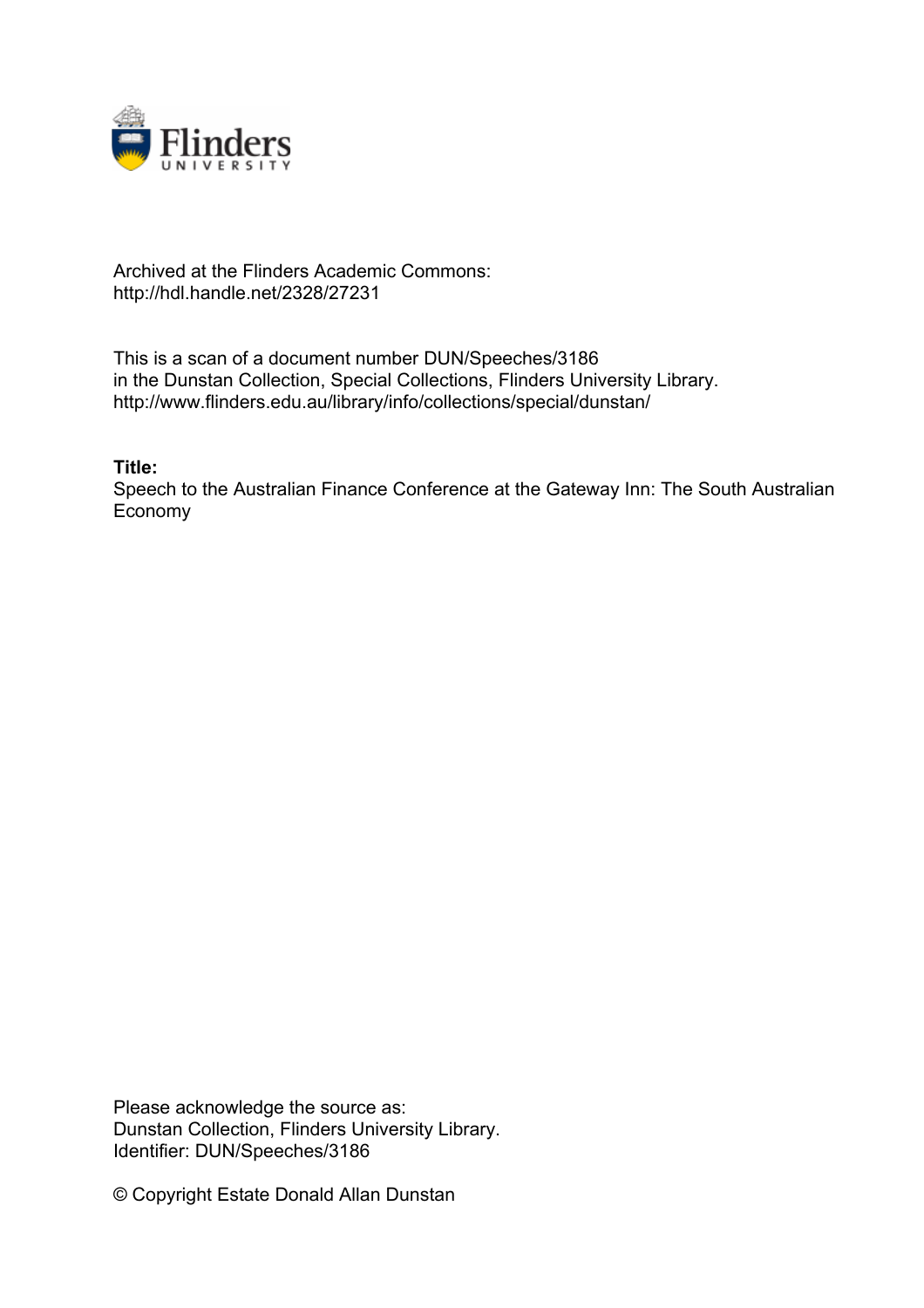**SPEECH TO BE DELIVERED BY THE PREMIER, MR. DON DUNSTAN, TO THE AUSTRALIAN FINANCE CONFERENCE AT THE GATEWAY INN, ON WEDNESDAY, NOVEMBER 15, 1978. EMBARGO 8.45 p.m.** 

 $SA$   $E_{conomy} - 1978$ <sup>77A</sup>

**King of The Contract Contract** 

## **THE SOUTH AUSTRALIAN ECONOMY**

Than**k** you very much for inviting me here tonight to help you celebrate **the 20th anniversary of the Conference. Most people like birthday parties, but, in keeping with the customary astuteness of the finance industry, you have gone not only one better, but many times better.** 

**I understand you have been smart enough to hold at least six birthday parties, with one in each of the capital cities.** 

**\_.T would also like to thank you for allowing me to miss the early part**   $\sum$  this evening while I helped launch what is almost certain to be **another one of the great success stories from the South Australian Film Corporation.** 

**Its latest movie, "Blue Fin", has its world premiere tonight and, while you were somewhat inexplicably prevented from attending, I am sure you will all catch up with it in due course. You will be delighted. It is a rattling good yarn about tuna fishing on the West Coast, wirtten by Colin Thiele and starring Hardy Kruger and Greg Rowe.** 

**Tonight, however, I would like to take this opportunity briefly to talk to you about an area which also has its ups and downs - the South .^j.stralian economy.** 

**There can be no doubt that we've had a tough year. But some people have been spreading a sense of gloom so dense that the light of evidence has been unable to penetrate it. I would like to take this opportunity of putting some matters in perspective and presenting the facts as I see them.** 

**Paradoxically, the difficulties of the past year are due in considerable part to the very success the South Australian economy had in staving off the worst ravages of the national recession in the period between 1974 and very early this year.** 

**There is a saying that all good things come to an end sooner or later. However, such was the rapidity with which we caught up with the national recession that we over compensated:.** 

Dunstan Collection, Special Collections, Flinders University Library.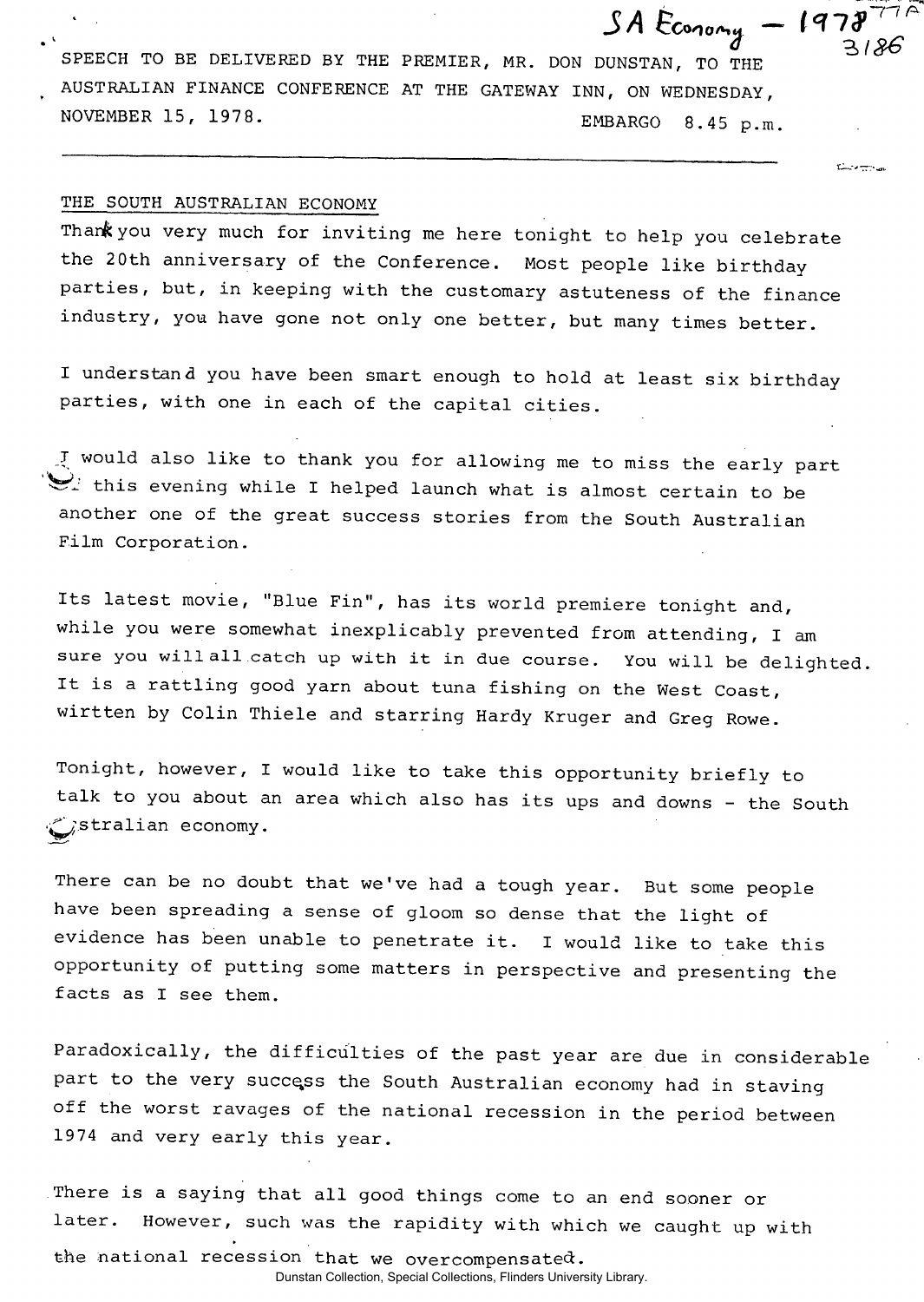**Because the four-year slide in national business activity has been compressed into little more than a year in South Australia, the rate of decline has obviously been greater here. And that has led to some over-reaction to our changed circumstances. It is not unusual for this to happen during correction phases.** 

**But there are now very clear signs from a number of different sources that things are beginning to swing back our way again. As I will indicate later in my speech, I believe that by this time next year the performance of the State economy will be back in line with that for the nation as a whole.** 

**During the four years 1973/74 to 1976/77, the South Australian economy, most of the key economic indicators, fared better than the Australian average. However, the national recession caught up finally with South Australia towards the end of last financial year. It was not possible indefinitely to sustain a level of activity markedly higher and a rate of unemployment substantially below the Australian pace.** 

**From a position of consistently below national average unemployment in the period between mid 1973 and the first part of 1978, the State economy entered a difficult period as this year proceeded. The main contributing factors can almost be counted on the fingers of one hand.** 

**First there were heavy retrenchments in the car industry, which, although no longer dominating activity in the way that it did some years ago, r-o still a major employer of our labour. With car sales stagnating all over the country under the impact of austerity policies, it has been a tough period for the companies involved to make additionally the necessary changes to their product line-up.** 

**That both manufacturers have introduced major changes susccessfully in such a period is a considerable tribute to their ability. Nevertheless around two and a half thousand jobs disappeared over the course of the 1977/78 financial year.** 

**The State economy in general, and that of the Iron Triangle in particular, has also been hit heavily by the closing of the Whyalla shipyards. Nearly two thousand people were employed in the yards, and the prosperity of others in the area depended upon their work.** 

«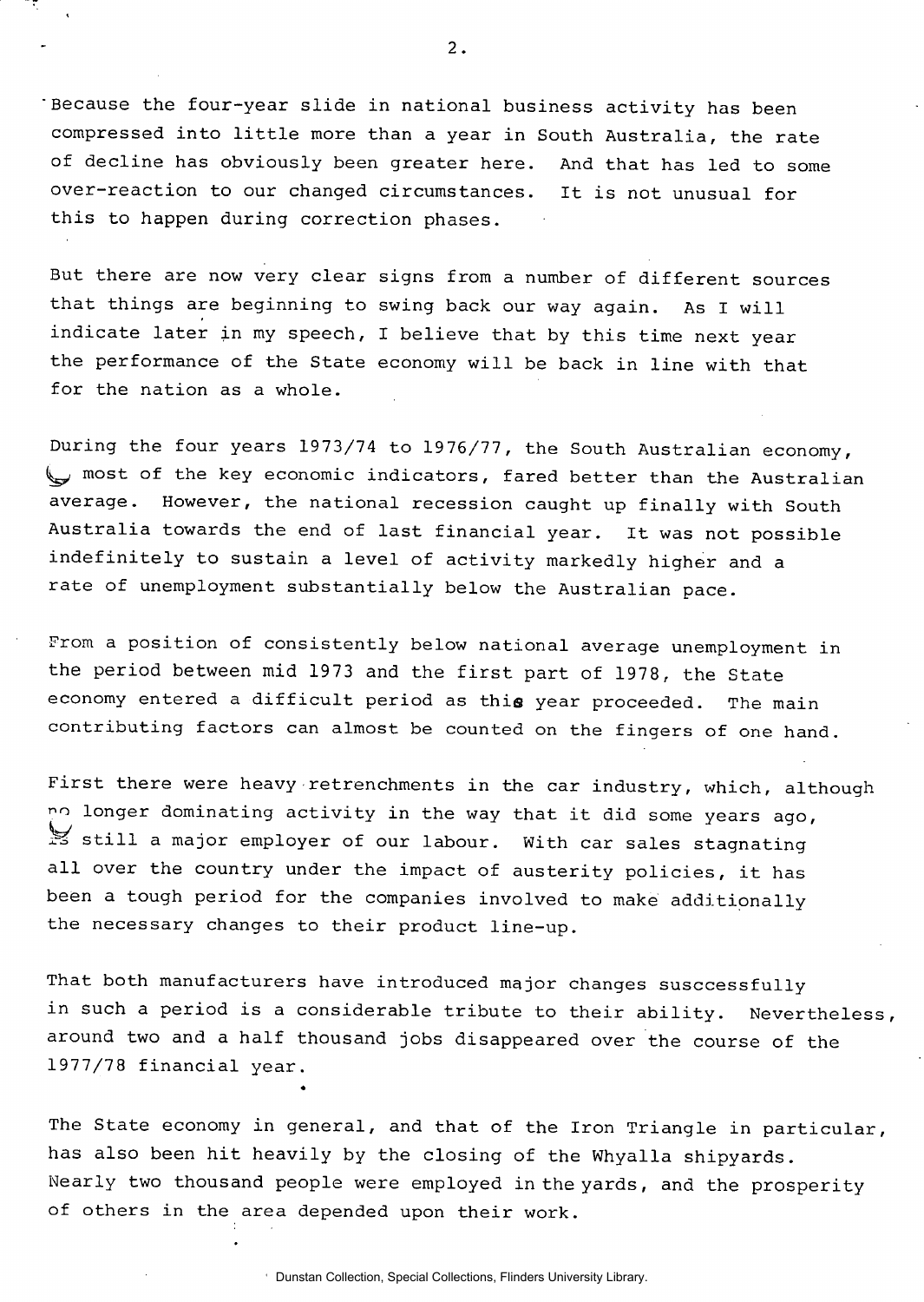**It has left a huge gap which we are trying hard to fill. We have had some success in finding alternative employment, both in the public sector through the State Government Clothing Factory and in the private sector with an important new salt manufacturing industry to be started up by the Pacific Salt Company. The proposed Redcliff petrochemical project would obviously fill the remaining gap, but I will come to that later.** 

**In past centuries people have sought to explain the business cycle by such things as periods of sun spot activity. Though these ancient theories are now served up only for the amusement of first year economics students, they contain an essential grain of truth.** 

**predominantly agricultural communities the state of the weather was an important determinant of prosperity. It is easy these days to overdo the emphasis on industry to the expense of agriculture. Certainly, the rural sector is no longer proportionately as important to South Australia as it was fifty years ago, but it can still directly and indirectly have a major impact on our fortunes.** 

**For example, the indirect effects of the drought over the past three years led to the loss of nearly two thousand jobs in 1977/78 in food processing and agricultural implement manufacturing alone. And that figure does not allow for the direct loss of jobs in and around grazing areas, nor does it take account of the effects of reduced purchasing power by the rural community on the State's industrial output.** 

**The long overdue breaking of the drought earlier this year was very welcome. I was in New York at the time, and when I was told about it by telephone, I was so relieved that I could almost hear the raindrops falling at the other end.** 

I*Tiffs'* 

**Paradoxically, the breaking of the drought has had the initial effect of depressing further employment prospects, as graziers re-stock instead of sending output to the slaughter yards. However, the position will right itself towards the end of 1979.** 

**The other major decline in the past 18 months has been in housing and in industries dependent upon it. The fall in South Australian new dwellings commenced was from 14,260 in 1976/77 to 9,472 in 1977/78.**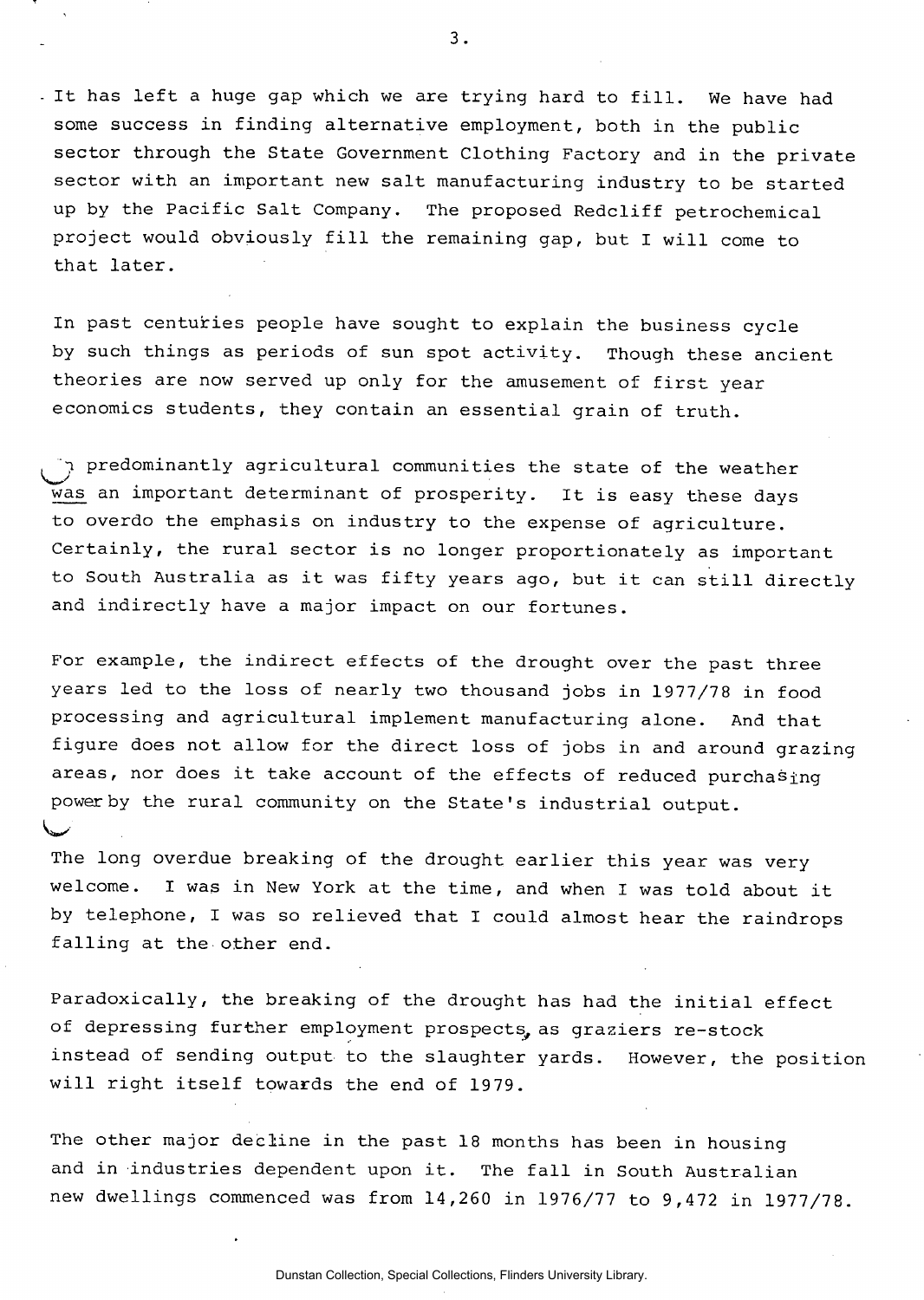**•Part of this was in line with the industry recession nationally. A further part was in correction of speculative overbuilding, which had occurred in a number of cities including Adelaide and Melbourne.** 

Put simply, that 14,260 back in 1976/77 was unsustainable. The rate **was excessive. All it did was to leave a large number of spec houses unsold, out at grass so to speak, to depress enthusiasm for further building while the speculative overhang remained.** 

**We lost more than fifteen hundred jobs directly in the building industry as a result, and almost that number in industries dependent on housing, such as bricks, wood products and bedding.** 

**four factors that I have outlined above led to the loss of around nine thousand jobs in 19 77/7 8. They have provided almost the entire reason for the decline of late in the South Australian economy. Over the year to June 1978 civilian employment in South Australia fell by just under ten thousand, so that the four factors alone provided more than ninety per cent of the explanation of what has happened.** 

**With the exception of the Whyalla shipyards, there is no reason why we cannot make at least a partial comeback in all of these areas. There are already signs that the car industry is rebounding strongly. Both the Sigma and the Commodore have been very well received, and the two major companies have begun to take on considerable numbers of extra workers.** 

ممعضا

**With the drought now a matter of history the rural sector is reviving. It is already the case that employment levels have picked up in agricultural implement manufacturing. Horwood Bagshaw in particular, which was badly hit this time last year, is now beginning to enjoy an encouraging resurgence in its business. And a little further down the track we should see the return of many jobs in food processing.** 

**The housing rebound is still a little way off. The overhang has just about disappeared as far as houses are concerned, but there continues to be some excess of unsold units.** 

**The speed with which builders re-enter the market will depend very much upon their faith in the economy generally. But some time in 1979 I expect a pick-uptin activity, though I would not want to see conditions**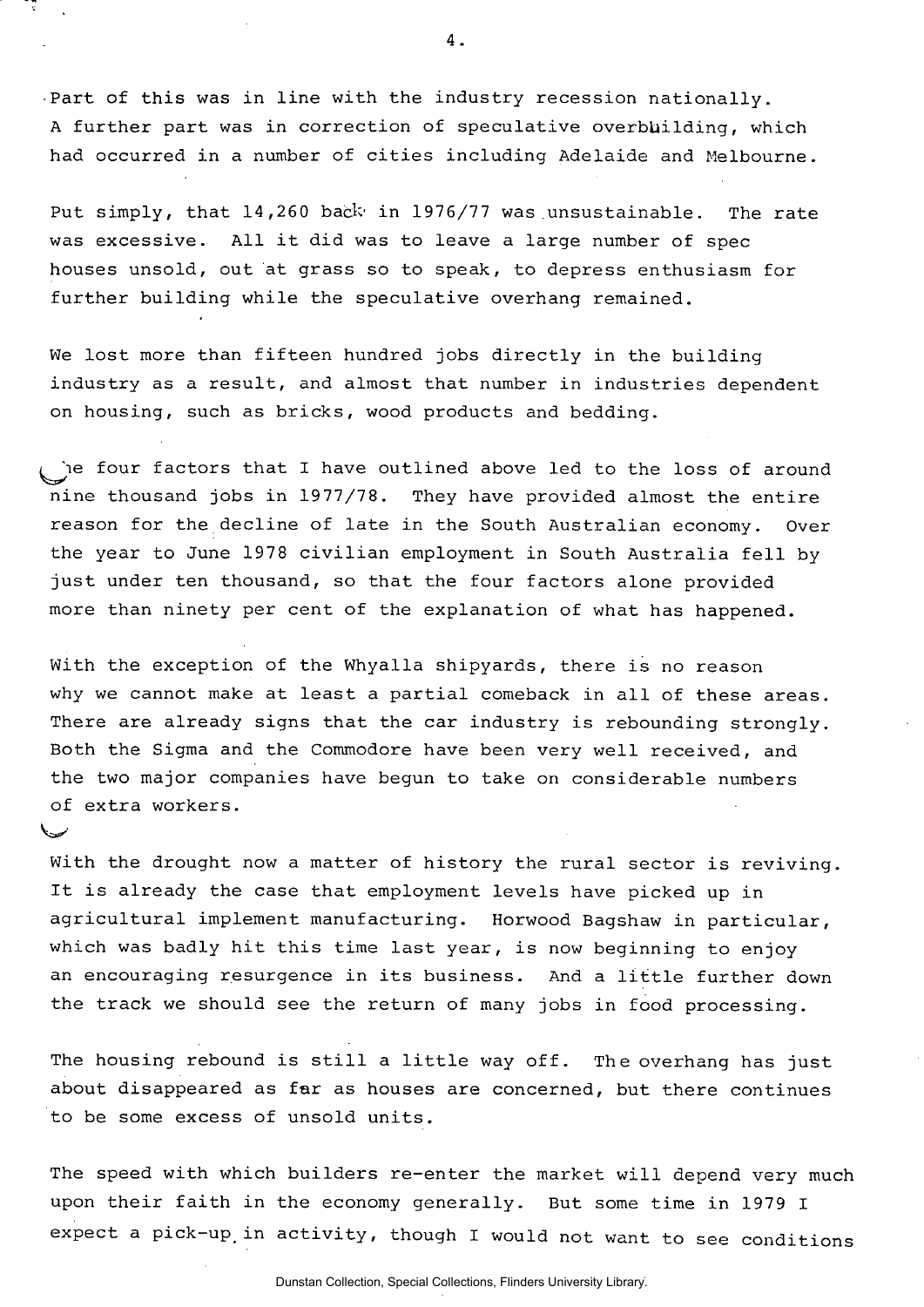**- return to the excessive boom of 1976 and early 1977.** 

**Even so, an annual rate of new dwellings of around eleven to twelve thousand a year would be a considerable improvement on the present position. And such a resurgence would obviously be a great help for the wide range of industries dependent upon new housing.** 

**There has also been a substantial improvement in the fortunes of our major domestic appliance manufacturers. Both Simpson Pope and Kelvinator have recently turned in substantially improved reports and their employment position has been strengthened.** 

**Indeed, I believe generally that the slide in the South Australian y^onomy, induced by a catching up with the national recession, has now stopped. For the most part the correction has already been made.** 

**The employment position has stabilised in recent months and our fortunes will depend in the immediate term on the growth of the national economy as a whole.** 

**As part of our monitoring of the State economy periodically we collect**  employment figures from 123 important business entities. In manufacturing, **for example, the sample represents almost two-thirds of total employment in that category in South Australia.** 

**Between late 1977 and June 1978 the survey presented a depressing V\*-cture. Almost all the manufacturing entries had a minus sign in front of them. Almost every sector of industry was showing a decline, with the sole exception of the textile industry, which was showing some minor increases against the national trend.** 

**But the most recent reading is far more encouraging. Overall, between the end of June and the end of September, manufacturing employment in our sample increased from 64,644 to 6 4,664. It was a modest increase of only 20, but an increase nevertheless.** 

«

**Moreover, increases and decreases were equally balanced across the twelve sectors into which manufacturing is classified. The stabilisation is broadly based. Furthermore, I expect to see a more substantial gain when the figures for the December quarter are in.**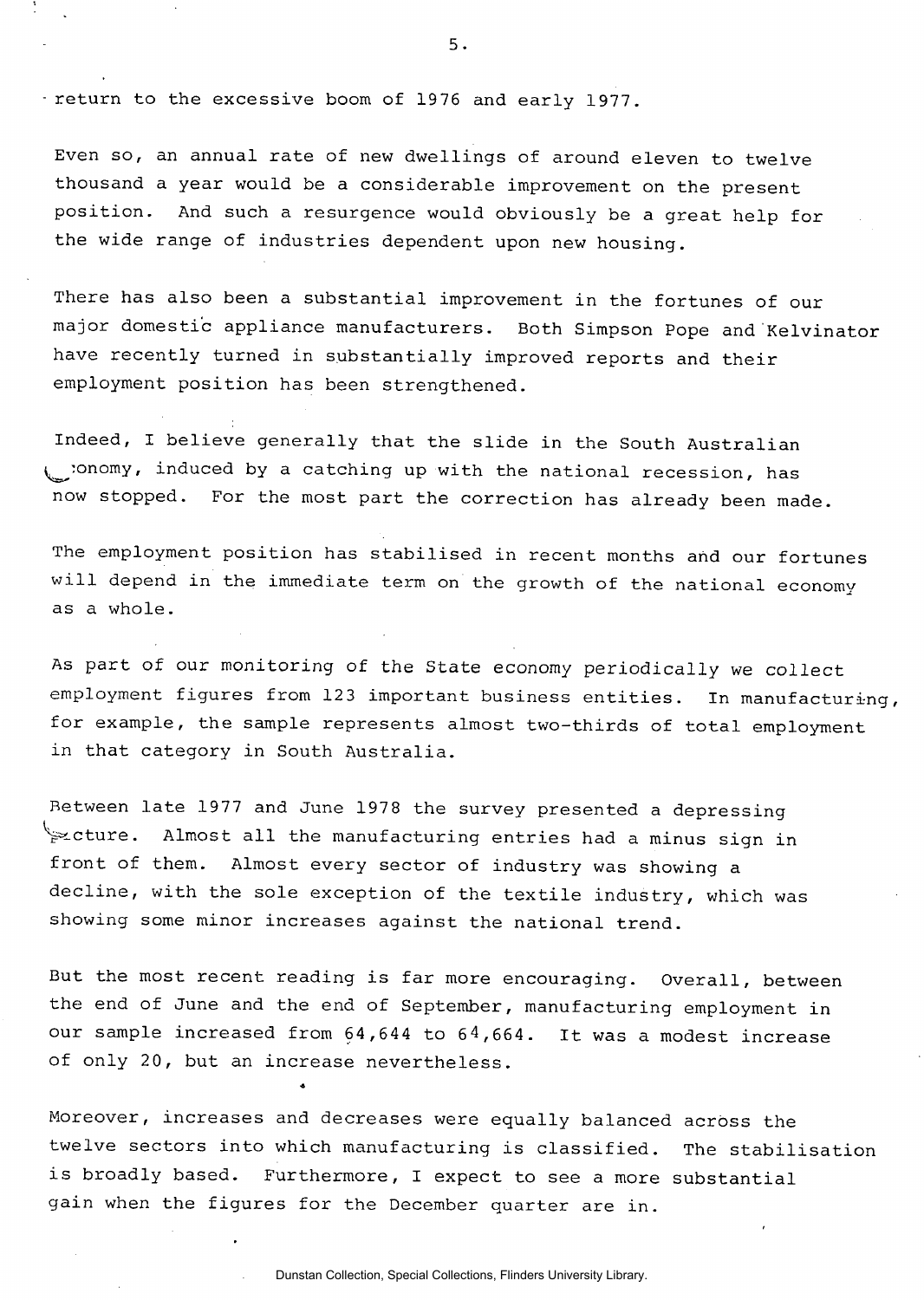**- These developments have begun to be reflected in our unemployment figures also. Last Friday's unemployment figures showed a drop over the month in South Australia of 675. That compared with a national drop of- 2,503. After the dismal period that we have been through, it is very pleasing to see South Australia contributing far more than its share to the nation's jobless reduction.** 

**At seven per cent our unemployment rate is clearly too high. It will go higher still in the next few months as school-leavers hit the market. But at least we can face • that prospect with an element of optimism now that our major industries have adjusted to the tougher markets.** 

**"ow that inflation is under control, it is only a matter of the right timing for some stimulus to be given to the national economy. I believe that time to be overdue, as does every other Premier, irrespective of political persuasion. And I notice from my colleague Jack Wright's meeting with unions and employers recently, as well as from comments in the press, that many leading employers are coming round to this view.** 

**There is no need for defeatism about our longer-term prospects. With the application and persistence thatSouth Australians have shown for 140 years now, we can compete on equal terms with others. But I don't expect overnight success.** 

**V ^ r example, we have slowly but steadily built up the export of our dry-land farming techniques, and with them sales of our equipment.**  It has been a slow process but it is now beginning to pay off very nicely. Only last week the Deputy Prime Minister, Mr. Anthony, told me about the enthusiastic interest he had found amongst the Chinese over the use of our techniques. We are following up this immediately, and I am reasonably optimistic of a breakthrough here.

**Similarly, Noel Roscrow and his people at Sola plugged away for many years through the 1960e before they became the great international success story that they are today. I am a little sad in a way to see this fine South Australian enterprise being taken over by Pilkingtons, but I am sure that the net result will be a stengthening of their activities. In any case, they have shown what can be done here in South Australia, creating \$42 million out of next to nothing.**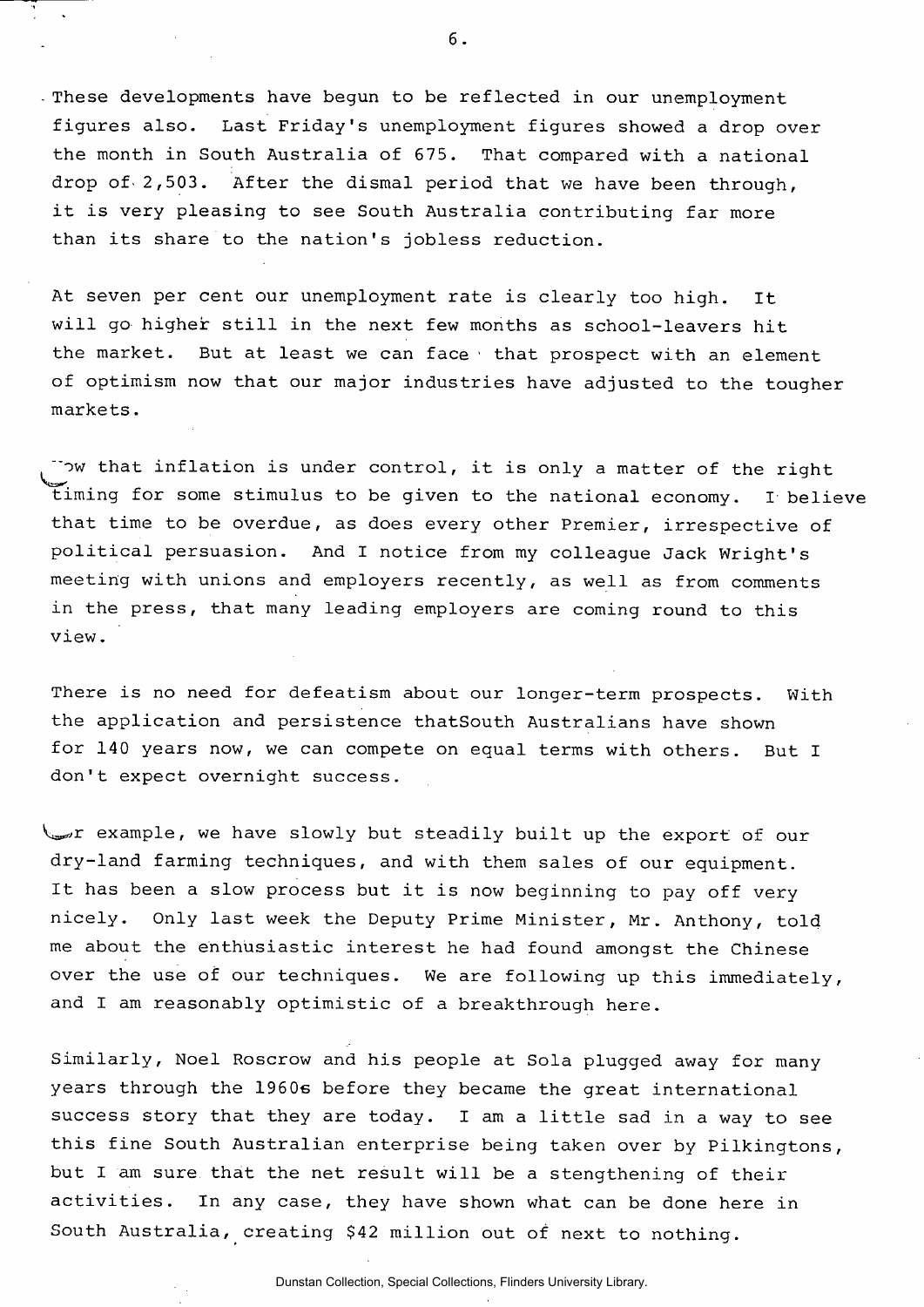**-And I very much hope that after plugging away now for six years, to the accompaniment of derisive comments from some quarters, that we will soon see work begin on the REdcliff petrochemical project.** 

It makes great sense, not only from the South Australian viewpoint, **but from the national interest as well.** 

**Some six per cent of the country's presently known oil reserves are locked away in the Cocper Basin. Their value at present prices is around \$1h billion. But such is their distance from the market that they are unlikely to be commercially viable unless they are used for high-value purposes such as petrochemicals.** 

**cannot just leave them in the ground, for soon they will have to be piped up with the gas that supplies Sydney and Adelaide. One and a quarter billion dollars will go up in smoke. In times of a global energy shortage that act would be criminal.** 

**By comparison, any alternative petrochemical project would use feedstock from Bass Strait, which would be available in the market place whether used for petrochemicals or not. Redcliff would thus free Bass Strait resources for other uses.** 

**The other important raw material for Redcliff is salt from the natural brines of Lake Torrens. For centuries now the salt has been produced naturally and has gone to waste. It will continue to go to waste ^.thout Redcliff.** 

**Apart from these raw materials, which in a sense are free to the nation, Redcliff also offers considerable savings to our Balance of Payments, presently the weakest spot in the national eoonomy.** 

**It has been estimated that at current prices, even after allowing for the servicing of capital, the Redcliff project will benefit the national Balance of Payments by some \$220 million a year. This is more than double the likely affect of any. alternative project.** 

**On a smaller scale I hope to be able to announce shortly the names of the first set of recipients from our innovative Establishment Payments Scheme. The Scheme has been designed specifically to help firms in the critical early period of launching new products or attacking new** 

Dunstan Collection, Special Collections, Flinders University Library.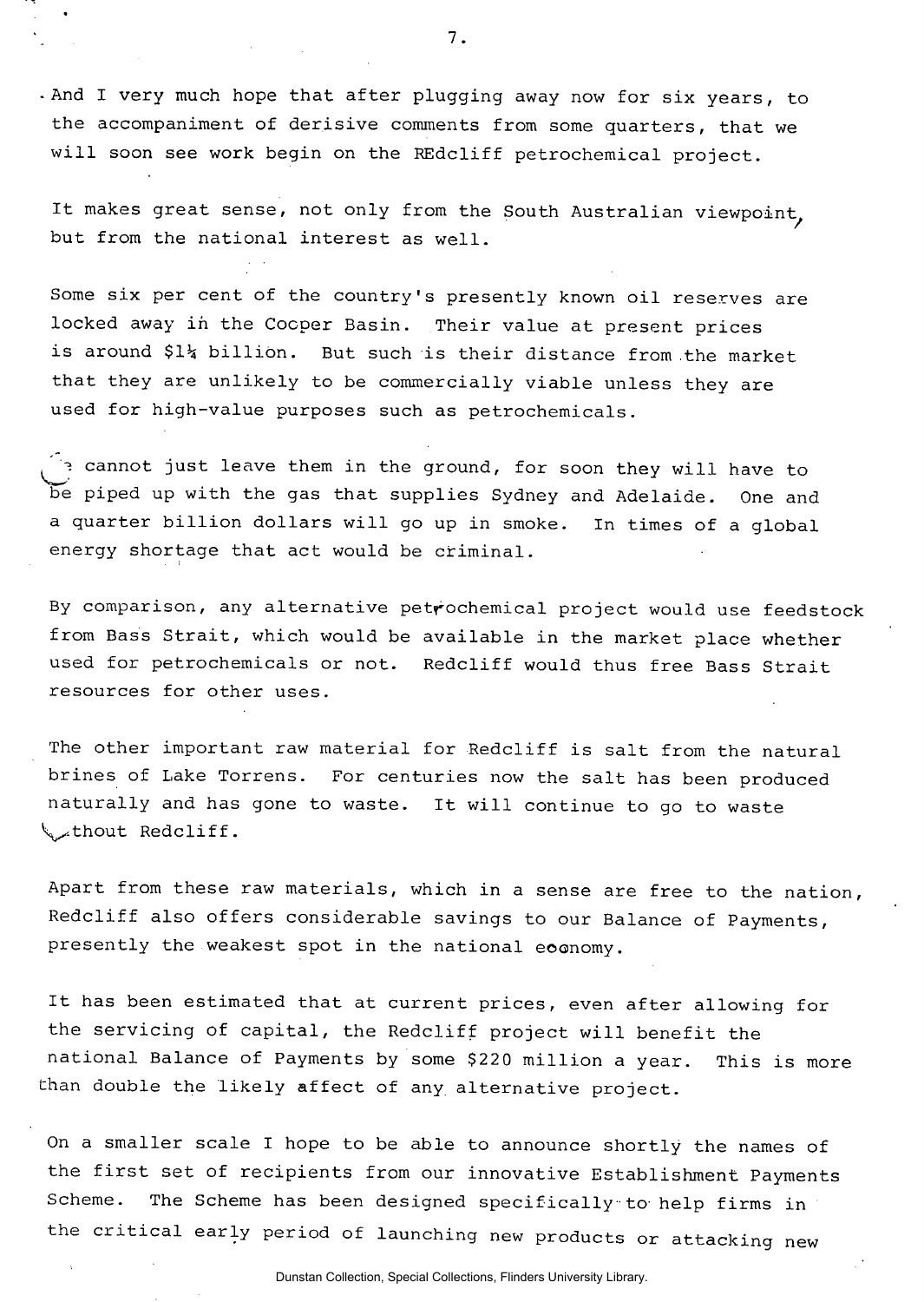**-markets for existing products. Hopefully, another success story like Sola might emerge from amongst the recipients.** 

**Finally, I would like to comment briefly on the suggestion that South Australia's cost structure is out of line with that in other States. It is. Labour costs are generally lower here than in other States.-**

**There has been an awful lot of codswallop talked this year bout South Australia having lost its labour- cost advantage of the Playford era. None of these comments ever gets down to specifics. Let me just briefly mention, however, what the official statistics have to say about our labour costs.** 

**\rst, wages. The latest set of average weekly earnings figures, for the June quarter, show South Australian wage costs to be at least ten dollars per week below those in Victoria and New South Wales, our principal industrial competitors. The figures are: South Australia, \$207.30, Victoria, \$218,10 per week, New South Wales, \$217.40 and the Austalian average, \$215.50.** 

**Second, payroll tax. South Australia has, jointly with Victoria, the lowest schedule of payroll tax payable anywhere in the country. The only exception to this claim occurs in the case of Queensland for firms with between 7 and 13 employees. But if they expand only to 15, such is the prohibitive speecj with which the initial exemption**  phases down in that State, the firm would wind up paying more payroll **in** Queensland than here.

**And the wage advantage plus the favourable payroll tax position multiply together. Not only is the payroll tax schedule the lowest in the country, it applies to much lower than average wages. The effect of this is that for a firm of 15 employees paid at average weekly earnings, for example, payroll tax payable in New South Wales is 28.5 per cent higher than in South Australia, 6.5 per cent higher in Victoria, 4 per cent higher in Queensland, 3.2 per cent higher in Western Australia and** *4.2* **per cent higher in Tasmania.** 

**In fact, the highest payroll tax burden levied anywhere in the country occurs in the ACT under the payroll tax system administered directly by the Fraser Government. The Federal Minister for Construction, Mr. McLeay, should see to it that his own house is put in order before he** 

Dunstan Collection, Special Collections, Flinders University Library.